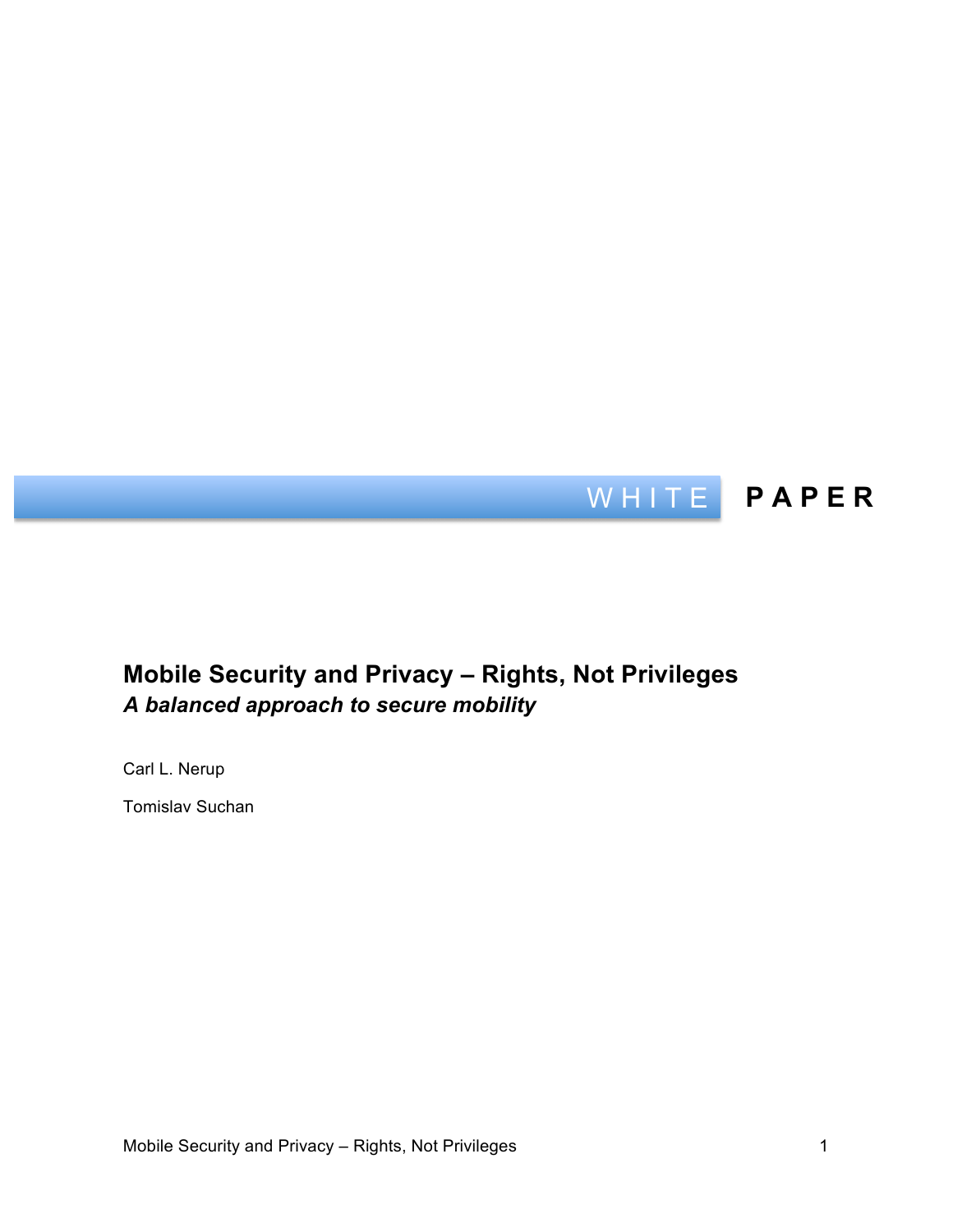# **Table of Contents**

| Aligning Employee and Employer Visions of Secure Mobility 8 |  |
|-------------------------------------------------------------|--|
|                                                             |  |
|                                                             |  |
|                                                             |  |
|                                                             |  |
|                                                             |  |
|                                                             |  |
|                                                             |  |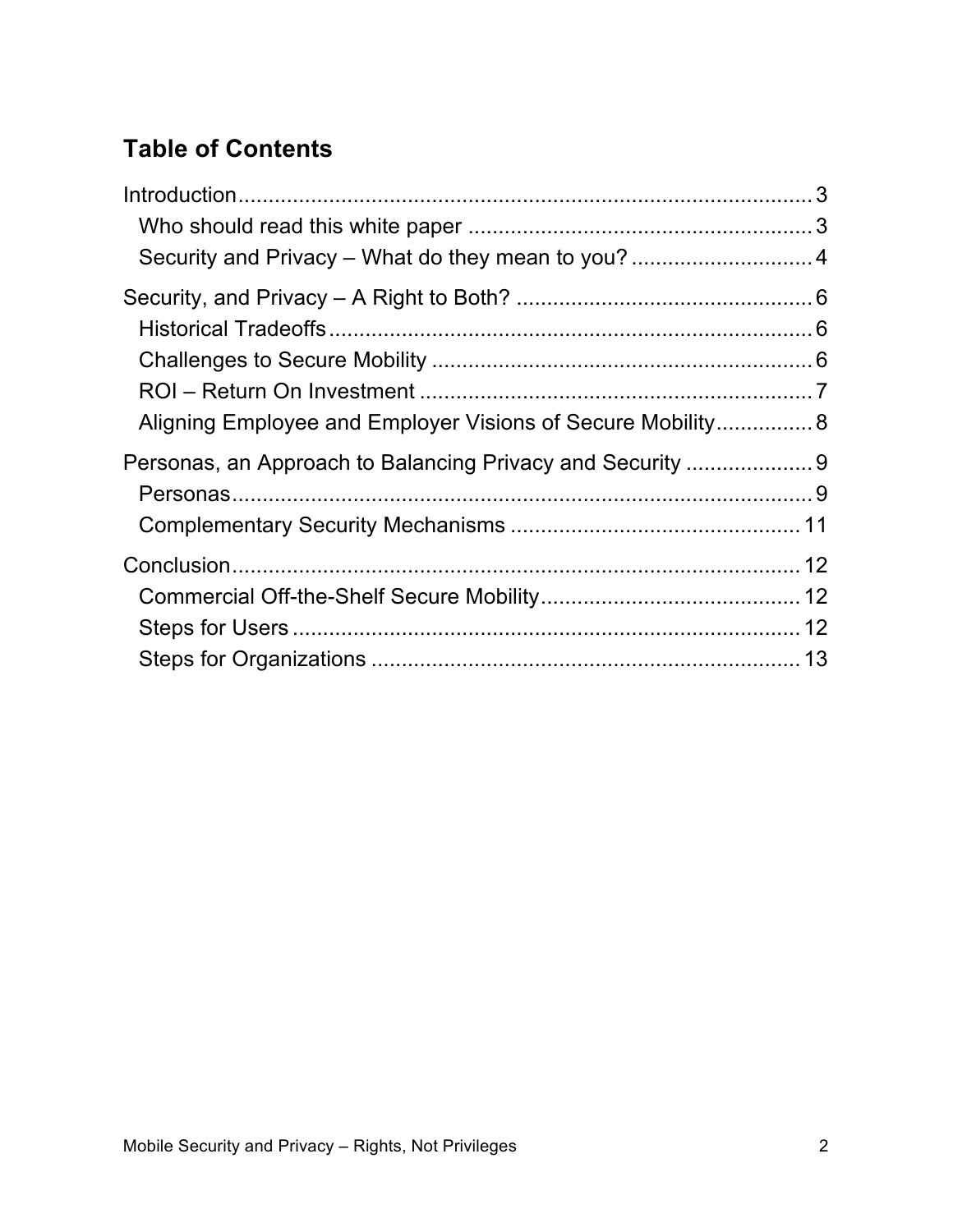# **Introduction**

The online world is fraught with peril. Weekly, even daily, the media reports on new data breaches in which millions of credit card numbers, passwords or other personal identifying information (PII) end up in the hands of cybercriminals. With equal frequency, the technology press alerts readers to vulnerabilities in widely-used applications (Drupal, PowerPoint et al.) and key software components (SSL "Heartbleed", bash "Shellshock", etc.) that have left both web servers and personal systems open to exploitation, including having your PC or mobile device hijacked and recruited into global botnets or other digital zombie hordes.

Personal security is hard to come by. Most technology users are not security-literate. Even savvy users seldom worry about falling prey to an actual attack. Contrary to a real need for caution, a large number of computer and mobile device owners knowingly take steps that make their systems easier to use but also markedly less secure, e.g., by circumventing security policy enforcement, jail-breaking (iOS) or enabling app side-loading (Android), and disabling encryption and firewalls.

Device manufacturers and independent software vendors often find that when they make their wares more secure, their efforts elicit shrugs from end-users and sanctions from local and national authorities. New, effective security countermeasures are condemned by police and national security organizations as thwarting crime-fighting and counter-terrorism efforts.

So, if too little security is bad, too much is worse. In either case, end-user privacy suffers.

### **Rights to Security and Privacy**

The thesis of this white paper is that security and privacy are rights, not privileges. They are not dispensations from governments or employers, but instead represent the most natural state of individual freedom and personal information. Moreover, security and privacy are not merely "nice to have" but underlie our ability to seek peace and quietude, both essential for innovation and for the creation and adoption of new ideas. And most importantly, security and privacy do not stand in opposition to one another – they can and do co-exist, to everyone's benefit..

## *Who should read this white paper*

While the topics of security and privacy are relevant to any citizen of the Modern State who is also a technology user, this white paper is particularly germane to the challenges faced by

- Enterprise Employees and Managers
- EIT staff and managers

Especially those considering or deploying solutions for Enterprise Mobility, BYOD (Bring Your Own Device) and COPE (Corporate-Owned, Personally-Enabled) paradigms.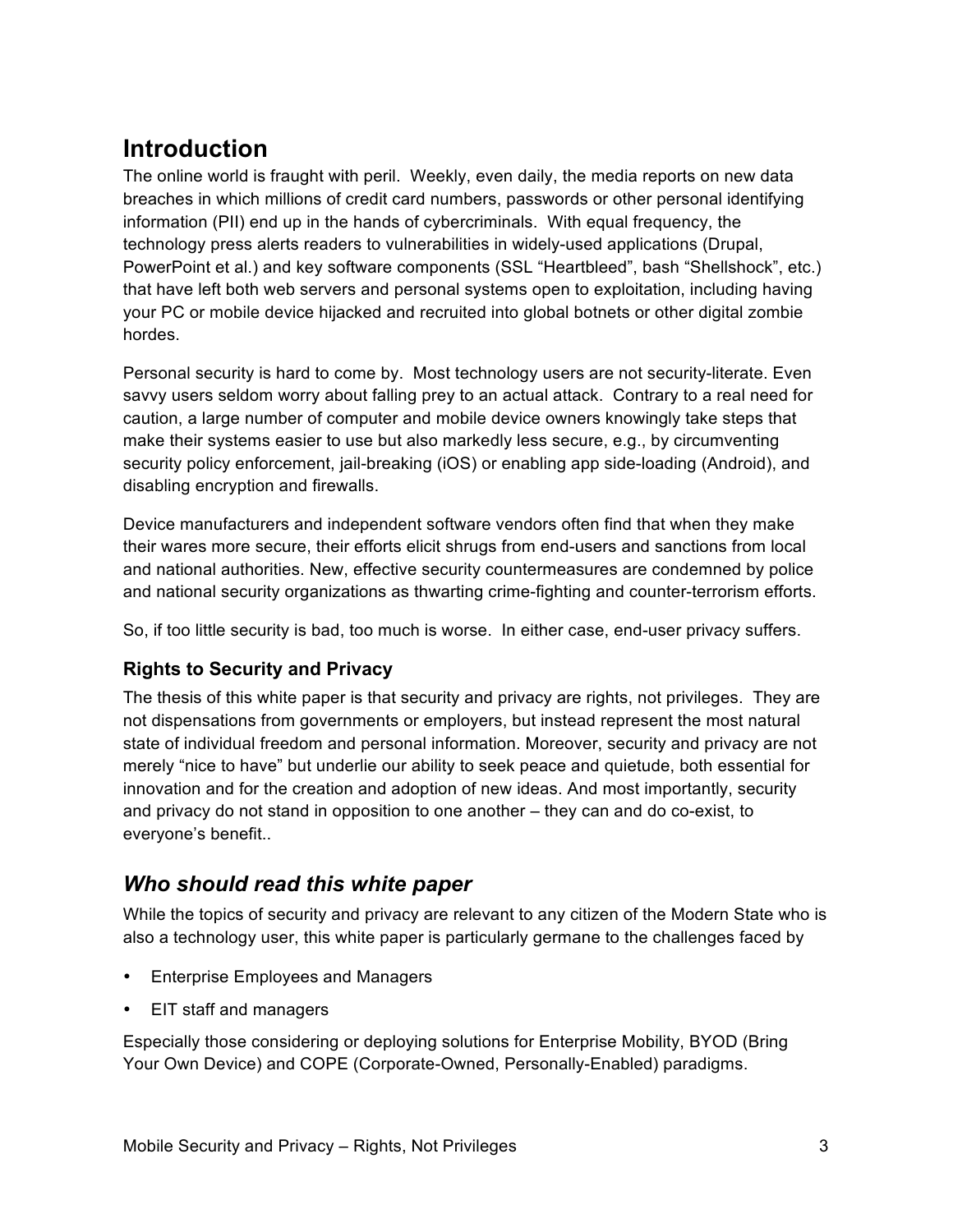## *Security and Privacy – What do they mean to you?*

Reclaiming our rights to security and privacy requires shared definitions for each. A deeper discussion of these key concepts actually demands two additional definitions: *Personally Identifiable Information* (PII – one of the things we want to protect) and *Anonymity* (the ability to act without being identified).

## **Security**

Security has many definitions across myriad contexts. At its core is

**se·cu·ri·ty** *noun* \si-ˈkyu̇ r-ə-tē\ 1

- 1. the state of being protected or safe from harm
- 2. things done to make people or places safe

A logical extension of security is to cover data, including

- Company-owned data
- Other kinds of intellectual property (product concepts and designs, proprietary source code, trade secrets, etc.)
- Information of interest to political bodies, e.g., "state secrets"
- PII (one's own and PII for others)

For purposes of our discussion, it is important to add the specific definition of Network **Security** 

*policies and procedures implemented to avoid and keep track of unauthorized access,*  exploitation, modification, or denial of the network and network resources<sup>2</sup>

The above definitions clearly focus on collective security, with "company and country" considered first. Individual security is assumed to align with corporate and national security, but does it? To answer that question it is necessary to define and examine the related concept of *privacy*.

### **Privacy**

**pri·va·cy** *noun* /ˈprī-və-sē/ 1

- 1. the quality or state of being apart from company or observation
- 2. freedom from unauthorized intrusion <one's right to *privacy*>

Security is then of little utility without privacy – particular information may be secured while an individual's presence or actions are still under observation.

<sup>1</sup> Merriam-Webster<br><sup>2</sup> Technopedia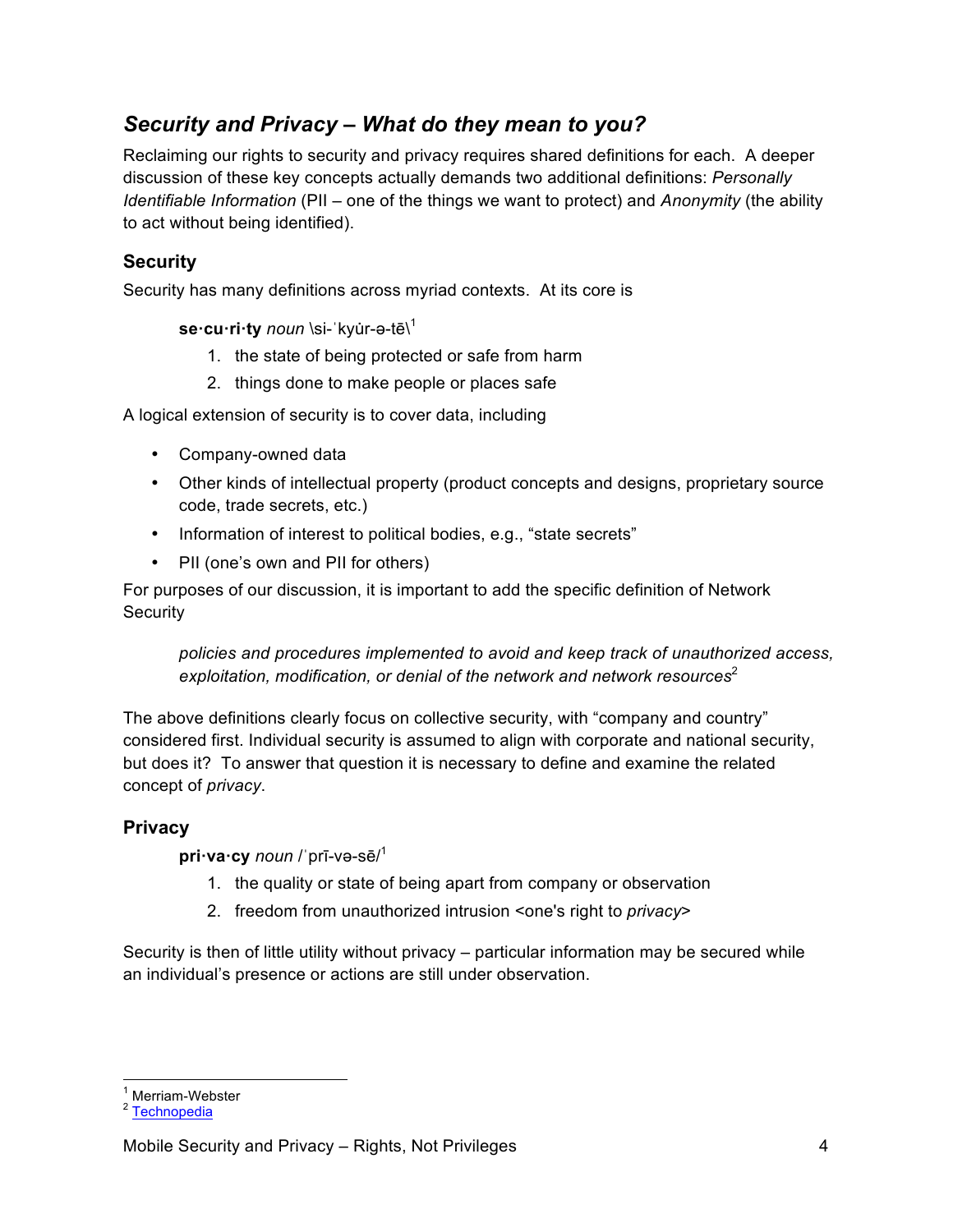### **Personally Identifiable Information**

"Personally identifiable information" (PII), as used in US privacy law and information security, is information that on its own or combined with other information enables third parties (human or digital) to identify, contact or locate someone, uniquely or in context.

PII comprises many types of (mostly) easily obtained personal information:

- Full name (if not common)
- Home address
- Email address (if private)
- National identification number (e.g., SSN)
- IP address
- Vehicle registration plate number
- Driver's license number
- Face, fingerprints, or handwriting
- Credit card numbers
- Digital identity
- Date of birth and birthplace
- Telephone number
- Login name, screen name, nickname, or handle
- Medical and genetic information
- Political affiliation and contributions
- Browsing habits

It is shockingly easy to collect PII through open Internet searches, to say nothing of breaches of network and web client security. Uses for ill-gotten PII are many – there is a lucrative legal market for brokering PII and it can of course also be exploited by criminals to stalk, steal or sell the identity of a person for a range of criminal ends.

#### **Anonymity**

A seldom-considered addition to any rights to *security* and *privacy* is *anonymity*. But what does it mean to be anonymous?

**anon·y·mous** *adjective* /ə-ˈnä-nə-məs/<sup>1</sup>

- 1. not named or identified
- 2. made or done by someone unknown not distinct or noticeable
- 3. lacking interesting or unusual characteristics

Drawing on our terms of merit, anonymity combines privacy of PII and of actions as well. Moreover, it is possible (but not desirable) to find security and privacy but sacrifice anonymity.

Anonymity also "cuts two ways" – there is the reasonable expectation of average users remaining anonymous (even invisible) in their daily digital lives, and there is covering up of questionable actions by malefactors.

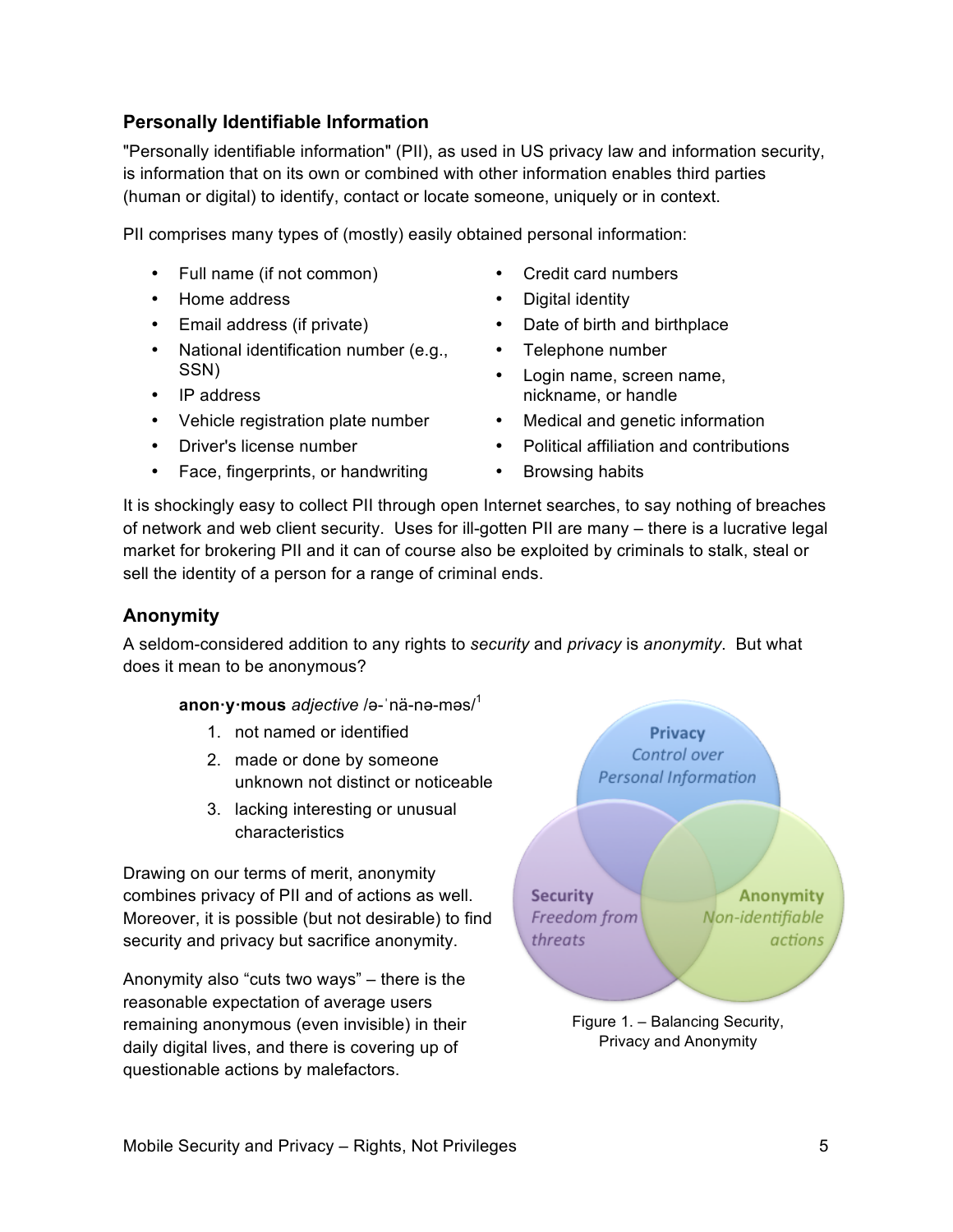For purposes of discussion in the rest of this paper, we are going to focus on reasonable expectations of anonymity, in combination with individual rights to privacy.

# **Security, and Privacy – A Right to Both?**

Ideally, individuals can enjoy a well-apportioned balance of security and privacy. This balance will vary from person to person and across organizations. The exact mix will apply variously to different scenarios – personal vs. professional activities, formal vs. information communication, etc. However, readers will agree – a larger intersection among rights to security, privacy (and anonymity) is desirable and that it is better to choose to give up aspects of each vs. having to fight to regain any of the three.

## *Historical Tradeoffs*

Citizens of and visitors to a country, employees of a company, and other members of groups and communities often find themselves asked or required to trade privacy for security, often in violation of explicit or implicit rights to privacy. Examples include submitting to physical and informational scrutiny at airports, and acquiescing to background checks and monitoring of Internet activity by employers. The explicit tradeoff entails giving up individual privacy/anonymity to ensure greater security for the group to which we belong, in order to receive some benefit (travel, employment, etc.).

Most of the time, we don't think too much about our right to security and take privacy (or lack of it) for granted. Only when a personal affront to security occurs, e.g., identity theft or exposure to stalking, do we actually expend energy in considering either. We are even complacent in the face of breaches and data thefts. Most people don't update Internet passwords with any frequency or re-use the same, simple authentication strings across sites and services. They trade rights to security and privacy for convenience.

In terms of workplace security and privacy, most employers prioritize company security first, and that of employees second (or third or . . .). Depending on local labor laws, most companies strive to protect employee privacy, but only 1) as required by statute, and 2) when protecting privacy does not interfere with operational considerations, including security of company information and corporate networks.

The latest tradeoff comes from Enterprise Mobility – using personal mobile devices (phones and tablets) to access corporate networks, applications and data from outside the office.

## *Challenges to Secure Mobility*

The modern working environment is altering the boundaries of security and privacy. Our jobs are no longer tied to a single workplace – ubiquitous Internet connectivity lets workers remain productive outside the office and still access company resources they need to perform their jobs. However, the quid pro quo for productive independence can involve loss of privacy, as employers demand purview over compute devices that facilitate remote job performance, including employee-owned personal computers, tablets and mobile phones.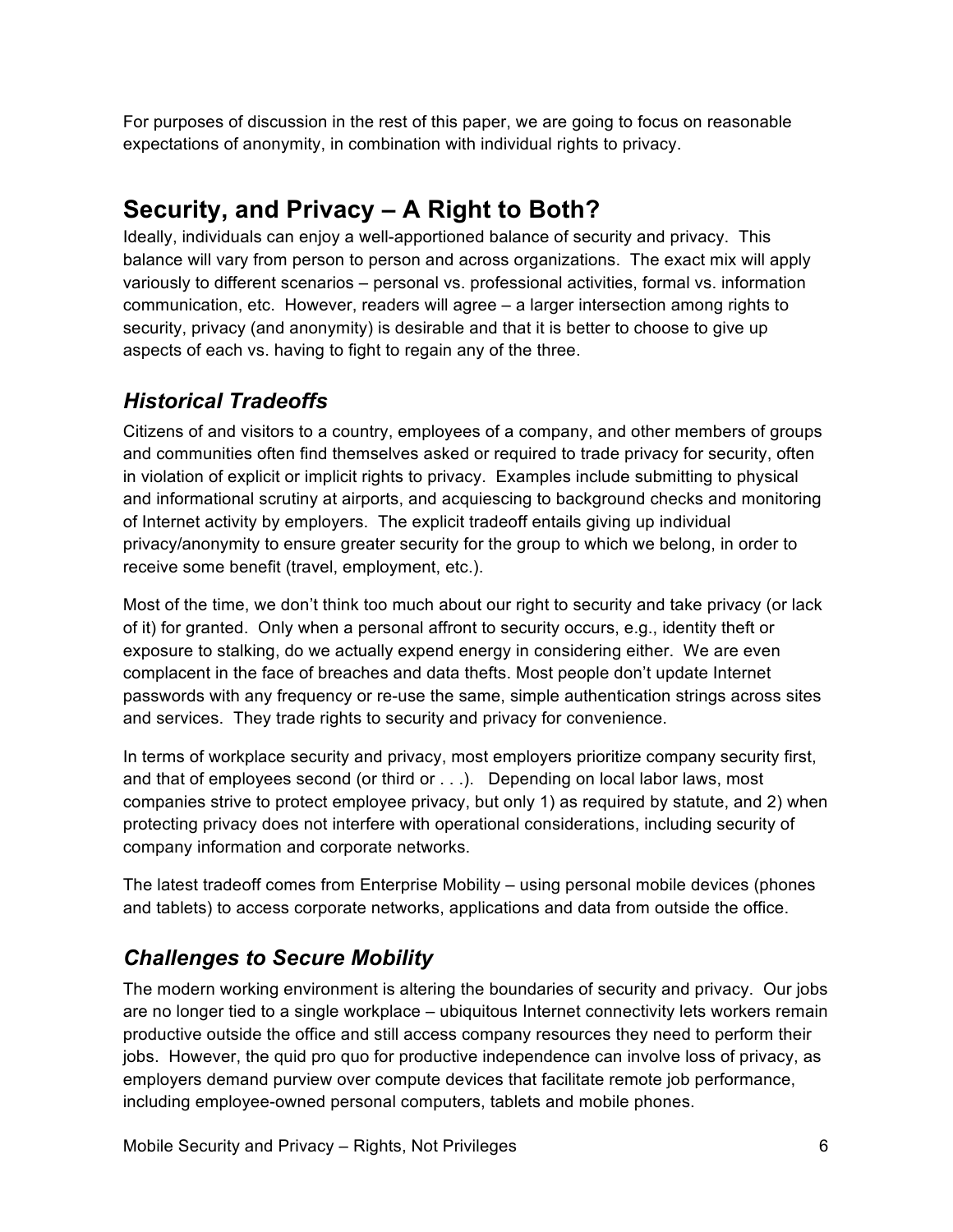|                | <b>Employee</b>                                  | <b>Management</b>                                              | <b>IT Department</b>                                                   |
|----------------|--------------------------------------------------|----------------------------------------------------------------|------------------------------------------------------------------------|
| <b>Benefit</b> | Convenience: One device<br>for work and home     | Productivity: employees<br>can work from anywhere              | Functionality: supports<br>users/devices securely                      |
| <b>Concern</b> | Privacy: Employer sees all<br>activity on device | Risks: to company IP,<br>of abuse of assets,<br>of higher OpEx | Complexity: devices hard<br>to manage, networks<br>difficult to secure |

| Figure 2. - Comparing Benefits and Concerns of Enterprise Mobility |  |
|--------------------------------------------------------------------|--|
|                                                                    |  |

Leveraging employee-owned or enabled devices is termed enterprise mobility and actually comes in two versions: BYOD (Bring Your Own Device) and COPE (Company-Owned, Personally Enabled). Some variation exists in perception of benefit and degree of concern between BYOD and COPE paradigms:

- **BYOD**: Employees get to choose their own (subsidized) devices with lower CAPEX for employer, but IT staff face greater complexity in managing more diverse fleets
- **COPE**: Employees choice of device limited; acquisition costs somewhat higher for companies, but IT staff enjoy simpler rollout and upkeep

## *ROI – Return On Investment*

For employees, management and IT staff, secure mobility is really a question of ROI for the tradeoffs involved – convenience vs. privacy, productivity vs. risk, functionality vs. complexity. But the costs, while easy to catalog (device subsidies or acquisition costs, mobility solutions costs, incremental IT headcount, etc.), are more difficult to offset – what is the balance sheet value for employees enjoying more choice of devices? What portion of productivity gains can be attributed to secure mobility?

And what of the tradeoffs between security, privacy and cost?

### **Security/Privacy/Cost: An iron triangle?**

Engineers and economists invoke the notion of an iron triangle for concepts in partial opposition. In engineering, the mantra is "Speed, Quality or Cost – Pick Two". But in the realm of computer privacy and mobile security, do such tensions really apply? Figure 3 – Security, Privacy and

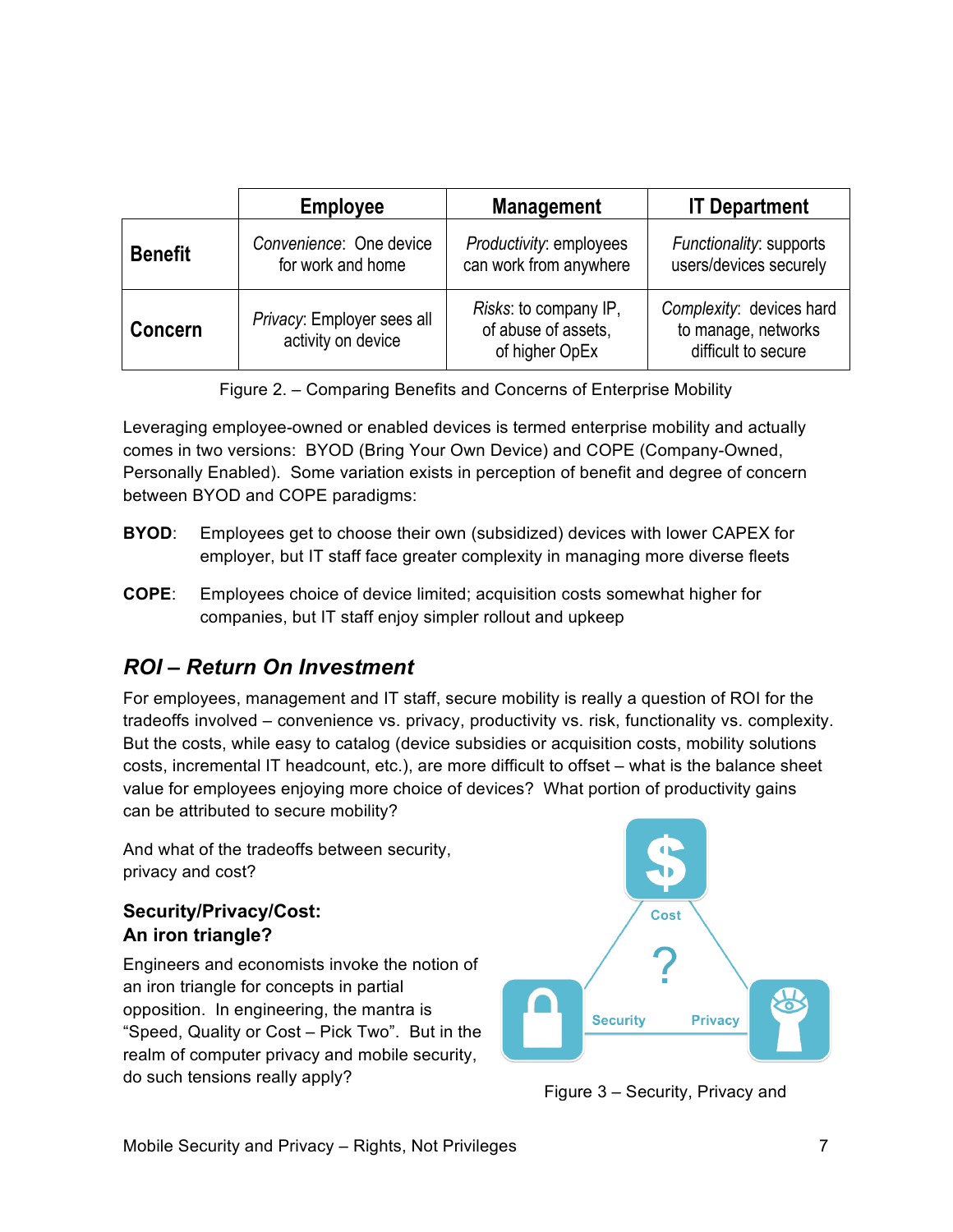**Security and Cost** are indeed often in opposition. Dedicated hardware or processor computer capability to enable encryption/decryption and other security mechanisms can impact device bills-of-material. In the enterprise, the cost of building or buying comprehensive security solutions is on the rise even if IT budgets are not – the cost of mitigating security threats rose 96% from 2009 to 2014 (HP and Ponemon)

**Privacy and Cost** are less diametric in their positioning. If a system is already secure – resilient to external attacks and exploits – ensuring that personal data and application content remain private is less a question of investment and more one of policy: which actors are granted access to user information? How much access should be granted to employers, network operators, content owners, or government agents?

In a mobile setting, **Privacy** and **Security** would seem to be almost synonymous, but in realworld scenarios, the dynamics of each can and do fall into opposition:

- Employers often reserve the right to audit employee devices and if lost or stolen, to wipe the entire contents of devices: what's secure for the employer may be invasive and/or destructive for the employee
- Network operators have great latitude in their ability to "sniff" user data streams, even as they claim to secure data-in-transit from third parties. Such intrusion can deliver real value (e.g., spam and malware filtering) or can seriously violate user privacy, as with activity logging, location tracking for employers and/or for law enforcement
- Many operators mine user data (albeit anonymously) as part of Big Data schemes, to fine tune and expand their business models; even anonymized data can end up identifying individual users from otherwise innocuous use patterns and data paths
- Handset manufacturers provide cloud storage for device user data, but do not ensure its security or user privacy
- Operators and OEMs both can be compelled to turn over data in transit and data at rest to government agencies, in some cases without a search warrant, in the name of *national security*

So while Security and Privacy do not sit in opposition, there do exist tensions between the two.

## *Aligning Employee and Employer Visions of Secure Mobility*

The key to successful secure mobility lies in aligning expectations. Divergent roles within an organization can still arrive at a meeting of minds around security and privacy. But despite security and privacy being rights, both employees and employers need to recognize a mutual need for concessions as well, as part of both the social contract and the legal one that governs employee-employer relations. But, does the vision below represent the best one can expect to preserve rights to privacy and security?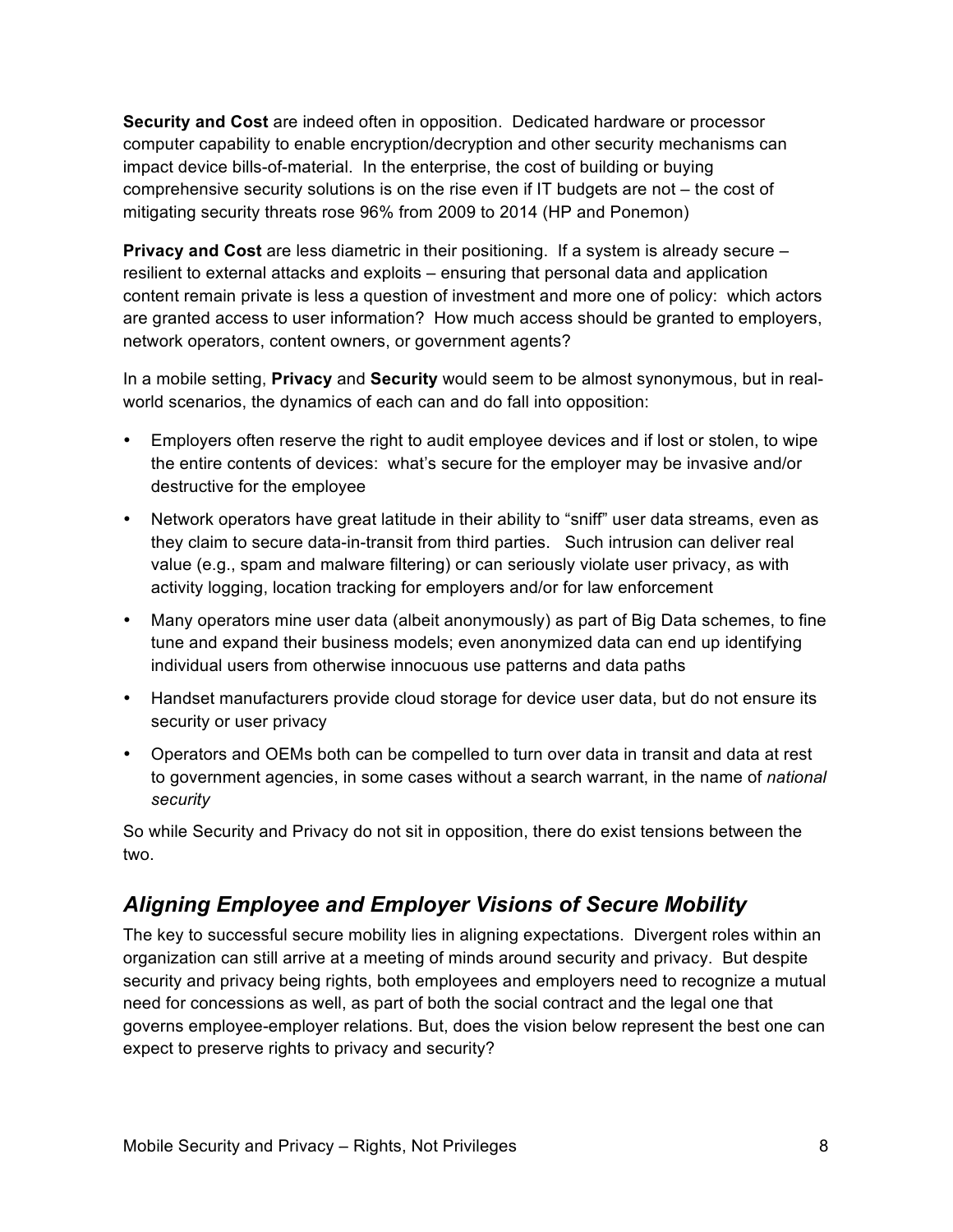|                     | <b>Employee</b>                 | <b>Employer</b>                                       | <b>Shared</b>                                                    |
|---------------------|---------------------------------|-------------------------------------------------------|------------------------------------------------------------------|
| <b>Expectations</b> | Convenience                     | Security<br>٠                                         | Easy adoption<br>٠                                               |
|                     | Lifestyle                       | Productivity<br>$\bullet$                             | Mutual need to know<br>٠                                         |
|                     | Privacy<br>٠                    | Employee accedes to<br>$\bullet$                      | Control over content<br>٠                                        |
|                     | Subsidy for device/service<br>٠ | <b>MDM</b>                                            | Lower cost (one dev)                                             |
| <b>Concessions</b>  | Full device control<br>٠        | <b>Greatest Security</b><br>٠                         | Combined<br>$\bullet$                                            |
|                     | Privacy                         | Greater control<br>$\epsilon$                         | responsibility                                                   |
|                     | Anonymity                       | Devices used for non-<br>$\bullet$<br>work activities | Risk of cross-<br>contamination of work<br>and personal personas |

Figure 4. Summary of Employee / Employer Trade-offs

## **Personas, an Approach to Balancing Privacy and Security**

There exists a simple but powerful metaphor for embodying and combining the notions of mobile privacy and security described above. It is to create "personas" (personalities or profiles) that encapsulate the various use cases and associated data, apps and access rights for personal, professional and other scenarios that mobile workers experience on and with their devices.

Most users naturally limit their personas to just Private and Corporate. However, most people actually segment their lives with even finer distinctions, based on a mix of activities in which they engage and real-world situations they face on a regular basis. These distinctions range from work (one or more jobs) to family member interactions to entertainment and gaming to retail and banking to other social activities that combine to define us.

## *Personas*

A greatly simplified example of allocation of rights across multiple baseline personas (in this case, just two) is embodied in the following policy table:

|                                                    | <b>Private</b><br>Persona | Corporate<br><b>Persona</b> |
|----------------------------------------------------|---------------------------|-----------------------------|
| <b>Trusted Whitelist Apps</b>                      |                           |                             |
| Corporate Apps (e.g., email)                       |                           |                             |
| Personal Apps (Games, Social Media, etc.)          |                           |                             |
| Personal Data (Photos, Call Log, Banking, etc.)    |                           |                             |
| Company Data (Credentials, Proprietary docs, etc.) |                           |                             |
| <b>Phone Book</b>                                  |                           |                             |
| Voice and SMS                                      |                           |                             |
| Company VPN                                        |                           |                             |

Figure 5. – Allocation of Resources Across Personas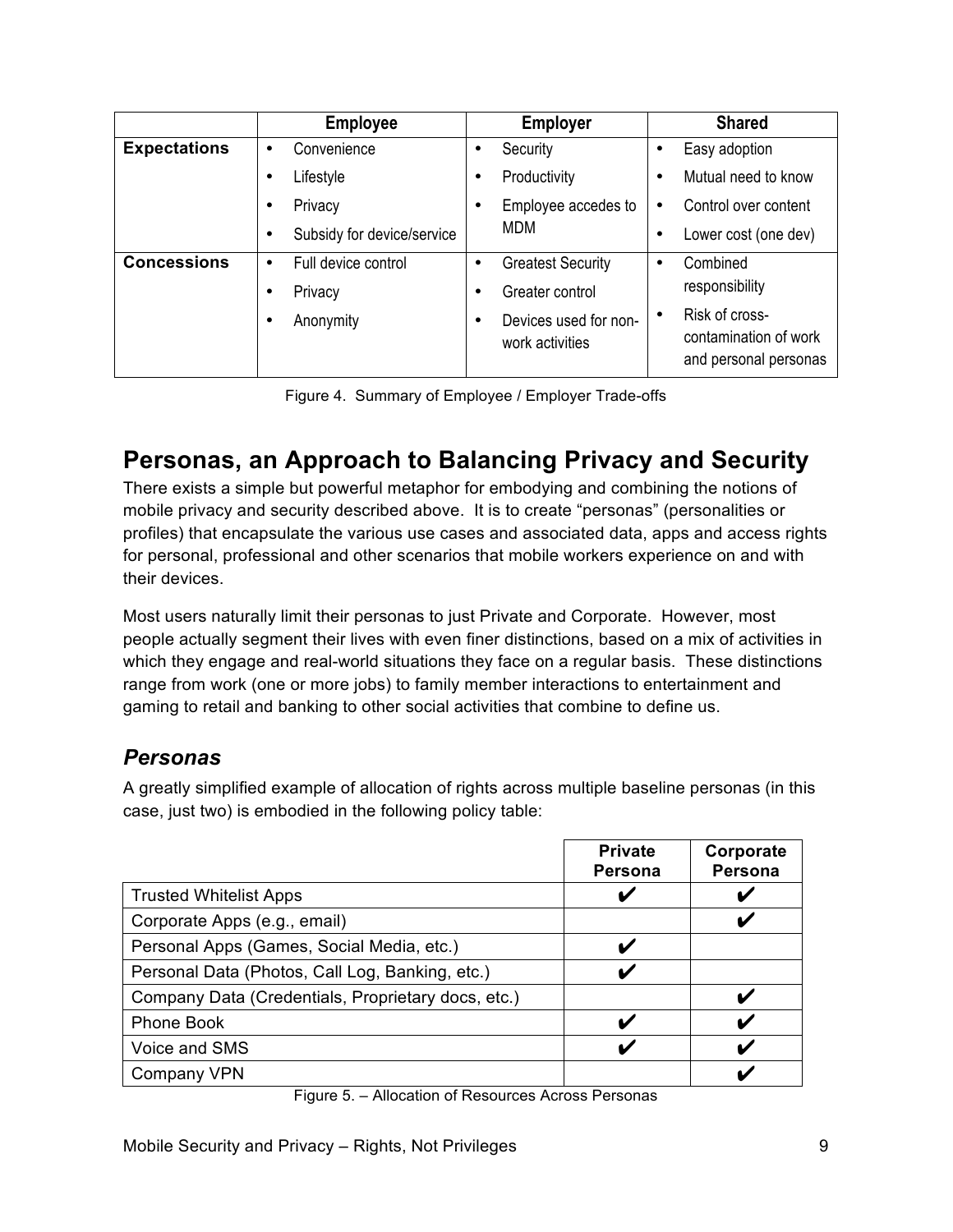Access to either persona (or others) requires distinct credentials or unique authentication methods. User activities and generated data are isolated within the bounds of that persona. If a family member picks up your device, they can only see and access Private Persona resources. Similarly, IT staff and management of the device owner's employer can only peruse (and backup and wipe clean) the contents of the Corporate Persona. In the ideal secure mobility scenario, when an employee exits the company (or merely retires his or her device), the Corporate Persona is expunged and the Private Persona is left untouched.

### **Persona Implementation**

Personas can be implemented via a range of off-the-shelf and after-market mechanisms deployed on mobile devices:

- Native *profiles* available on Android and other mobile OSes
- Application-level *containers* that encapsulate and/or encrypt user or company data, configurations and credentials needed for access to local and/or corporate-hosted resources
- System-level containers implemented using hardware-based virtualization to isolate and protect comparable sets of data, apps and configurations

The efficacy of persona implementation depends upon several key factors:

- The relative strength of persona "walls" implementation through configuration, dedicated software, system-level software and/or hardware mechanisms
- The level of integration of persona support mechanisms OS and firmware-level support vs. after-market patches
- Compatibility of device-specific persona schemes with enterprise-level MDM (mobile device management) solutions
- The ability to interoperate with different COTS enterprise software provisioning, monitoring and management (MDM) solutions vs. single-vendor proprietary offerings

### **Personas vs. Exploits**

Personas are not merely configurations or aggregations of capabilities. To be effective, personas must provide strong isolation and resistance to a range of exploit types:

- Attempts to access and/or de-crypt persona contents
- Local and remote denial-of-service (DoS) attacks that degrade or disable execution of persona-specific applications and communications streams
- Man-in-the-middle attacks against persona-specific VPNs and communications channels
- Spoofing of provisioning servers and attempted wholesale persona replacement
- Spearfishing in corporate email, browser redirection and attempted malware installation

Samsung KNOX provides these protections and more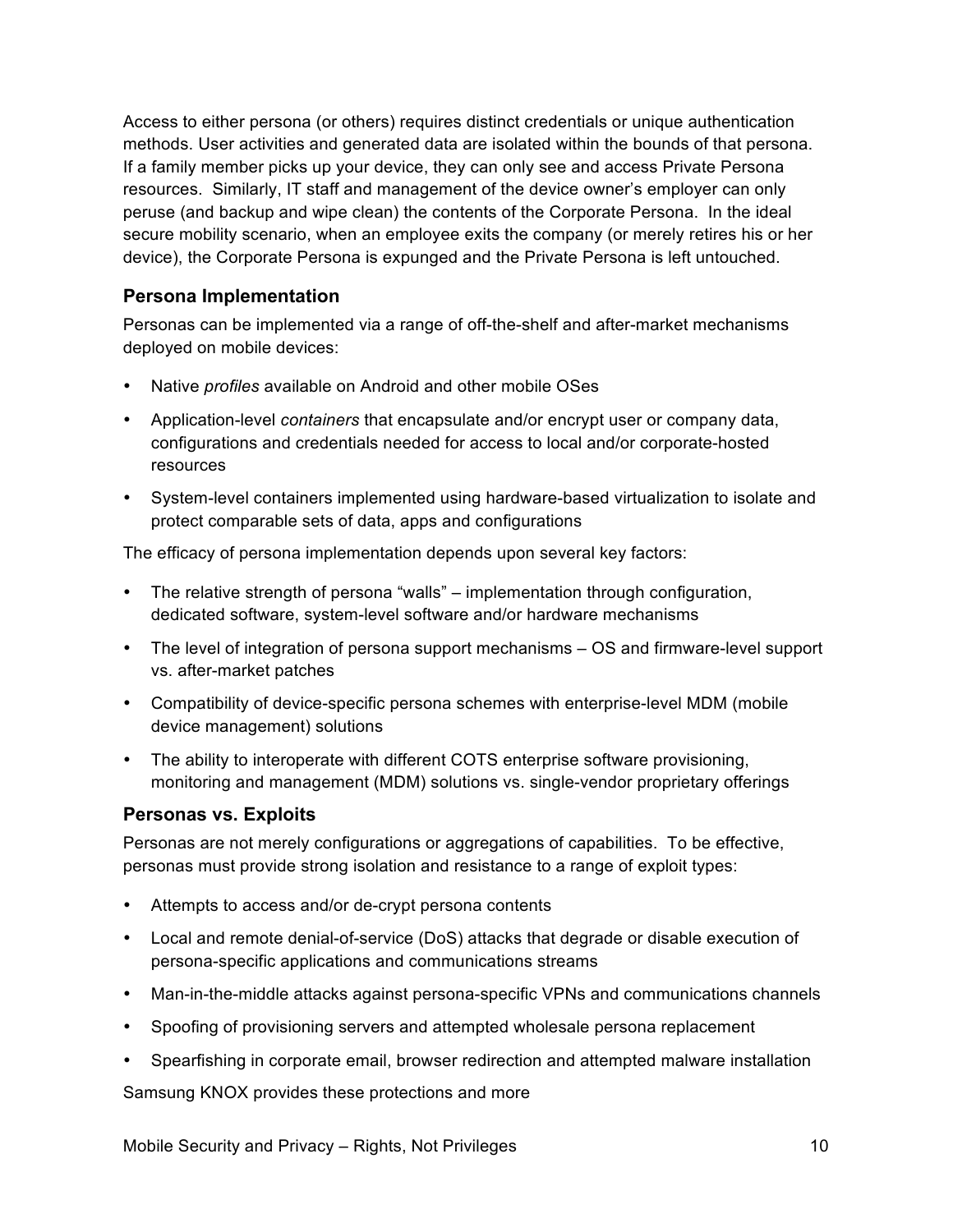#### **Personas and the Device Life-cycle**

Ideally, personas and persona support mechanisms should also be sufficiently flexible to support the various phases of a mobile device life-cycle:

| <i>Initial Hire</i>            | Instantiate personas on a "virgin" device for BYOD or COPE; provision<br>device to meet requirements of employee role   |
|--------------------------------|-------------------------------------------------------------------------------------------------------------------------|
| Billing                        | Enable separate tracking of personal and professional expenses (long<br>distance, per-charge texts, etc.) as applicable |
| Change in Role                 | Change/upgrade permissions and capabilities in Corporate Persona to<br>support new employee rights and responsibilities |
| Maintenance                    | Support update of apps, credentials, policies, etc. in the Corporate<br>Persona; perform device backups                 |
| Device Upgrade                 | Mediate transfer of Corporate (and optionally Private) Pesona(s) from an<br>old device to a new one                     |
| Device Theft                   | Wipe secure contents of the Corporate Persona (and optionally the<br>personal persona, as well)                         |
| Employee<br><b>Termination</b> | Remove Corporate Persona and persona support mechanisms                                                                 |

## *Complementary Security Mechanisms*

Complementing and/or enhancing the implementation of personas are a number of important technologies:

- **Encryption** applying strong encryption of persona contents (data at rest) and to streams entering and leaving the mobile device via the Corporate Profile (data in motion – email, texts, etc.)
- **Secure Boot** ensuring that the operating system image loaded at boot time is free from tampering / worthy of trust and not itself malware
- **Secure Update** supporting a trusted update of known-secure images of applications and associated configurations and data
- **Golden images** supporting authentication and rapid provisioning of complete trusted Corporate Personas, including all required applications, configurations and data
- **Active Scanning** real-time checking of the mobile OS kernel and other mission critical code and data to detect and remedy possible system-level exploitation
- **Policy** accommodation of organization-specific security policies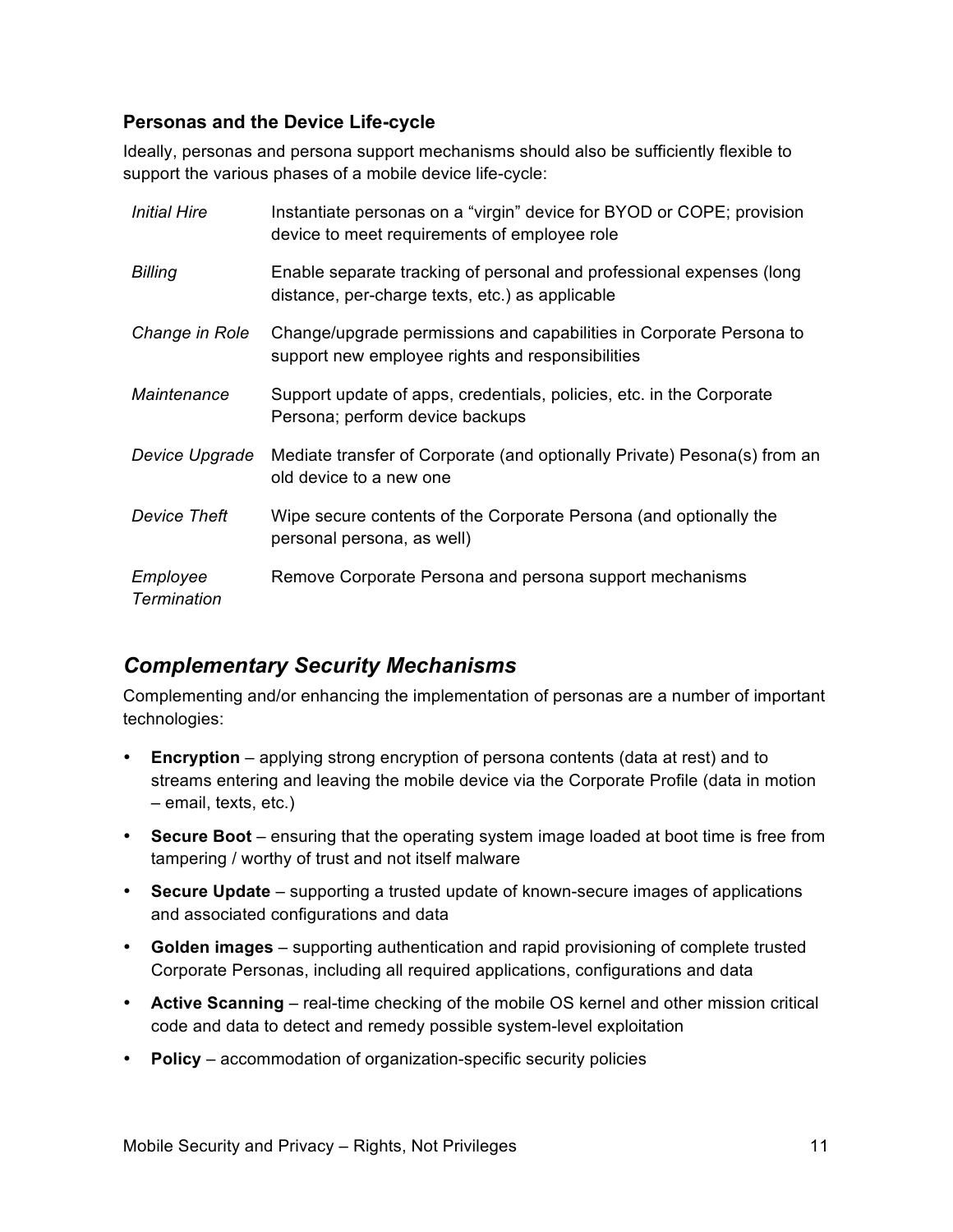# **Conclusion**

The "natural" state of humankind entails some reasonable degree of privacy and security. Fundamental to both security and privacy is control over personal information, over communications and over identity. The right to security and privacy extend from our physical lives to our emerging digital existence.

Key enablers to digital security and privacy are strong data and content isolation, encryption, secure networking, and well-designed application security frameworks that leverage available hardware resources and other device-specific capabilities. Until recently, these capabilities required special knowledge and explicit action (e.g., manual encryption, personal security policies), jail-breaking devices, or breaking the bank.

## *Commercial Off-the-Shelf Secure Mobility*

Commercial Off-the-Shelf (COTS) device-based enterprise mobility (vs. aftermarket) respects employee rights to security and privacy while also offering employers strong measures to secure enterprise data, apps and networks. A COTS approach works because the devices must appeal both to workers (who actually buy them) and to their employers, who selectively grant access to enterprise assets.

Samsung KNOX COTS hardware and software, lets users enjoy rights to security and privacy without extraordinary effort or exorbitant investment.

A rich catalog of off-the-shelf capabilities in already-popular devices like Samsung Galaxy phones and tablets can deliver

- Less complexity, more security
- Easier adoption and happier staff
- Quietude, leading to productivity
- Tight integration of hardware and software capabilities for seamless mobile security

## *Steps for Users*

If your employer is about to embark on an enterprise mobility program, you should consider

### **Questions to ask**

- Will I be able to run my own apps? Manage my own data?
- How differently will my device behave after my employer enables MDM?
- Do company security measures also protect employee apps and data?